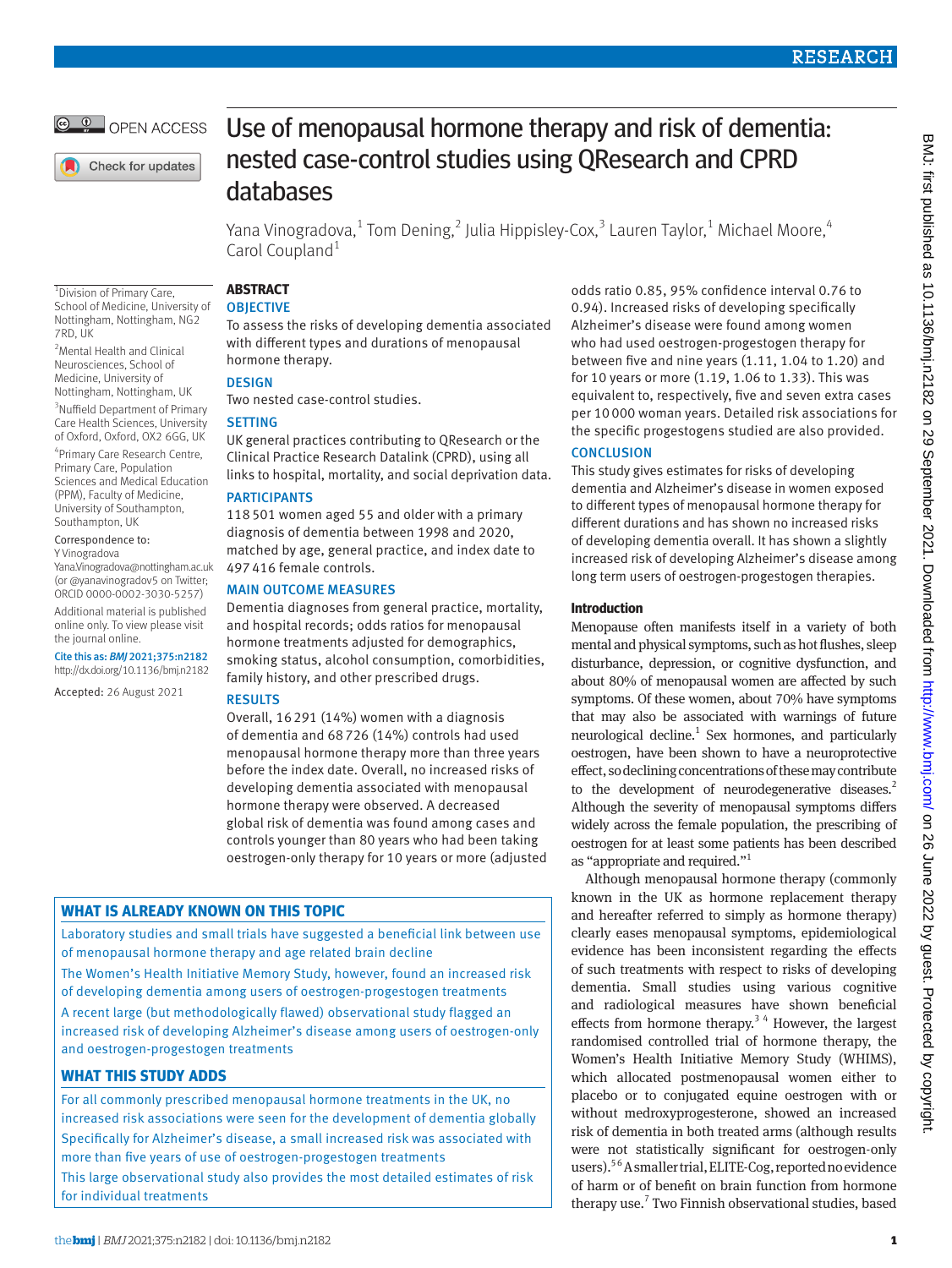on national registries, have also provided conflicting results for risk of Alzheimer's disease in hormone therapy users.8 9 The first showed decreased risks for long term oestrogen use and no associations for long term oestrogen-progestogen use,<sup>8</sup> whereas the second suggested increased risks for oestrogen treatments, with and without progestogen.<sup>9</sup> The more recent study had some methodological flaws and a rather truncated study period, including only cases diagnosed up to 2013. Its results suggest possible increased risks of Alzheimer's disease associated with any menopausal hormone therapy in addition to the known risks of venous thromboembolism or breast cancer. Given concerns expressed by some women's health experts about potential problems caused by overemphasis on adverse risks from hormone therapy treatments, $10$ and the current National Institute for Health and Care Excellence (NICE) guideline stressing the need for more detailed information on side effects and adverse outcomes of hormone therapy, $11$  a confirmatory study investigating the findings is appropriate. Our previous studies on risks of venous thromboembolism and breast cancer have delivered useful and robust estimates of risk associations with different hormone therapy preparations, highlighting dydrogesterone as a potentially low risk progestogen.<sup>12 13</sup> In this study, we have aimed to provide similar detailed, accurate, and robust information with respect to use of hormone therapy and risk of dementia.

This study used a large data sample from primary care records to investigate the risks of developing dementia following hormone therapy use. It was designed with sufficient power not only to assess overall risk for women exposed to different types of long term hormone therapy but also to explore the differences between component hormones. The richness of the data available from two of the largest UK primary care databases (Clinical Practice Research Datalink (CPRD) and QResearch), together with linked hospital data, has allowed us to adjust for many more possible confounding factors, so offering new, more reliable estimates for doctors and their patients.

#### **Methods**

## Study design

The published protocol contains full details of this study.<sup>14</sup> In summary, we used two large UK primary care databases, QResearch and CPRD GOLD, to conduct two nested case-control studies. The data sources used were all general practices that had contributed to a database for more than 10 years. Each database provided an open cohort of all women aged over 55 and registered between 1 January 1998 and 31 July 2020. Women were excluded if, before their study entry, they had records of either dementia or dementia related prescriptions.

#### Selection of cases and controls

For both databases, we identified all cases between 1 January 1998 and 31 July 2020 by using codes for dementia from patients' clinical records or records of prescriptions for drugs used to treat dementiadonepezil, rivastigmine, memantine, and galantamine. For QResearch, general practice records, hospital episode statistics, and mortality data were all used. For CPRD, only a proportion of practices (45%) were linked to hospital and mortality data, so we defined cases from unlinked practices by using only general practice records.

Dementia is usually diagnosed in secondary care memory clinics staffed by specialists or in general practices following a set of guideline investigations including computed tomography scans and supported by specialists. Where patients present late with evident moderate or advanced dementia, and where circumstances mean that a patient is unlikely to benefit from referral to or review by specialists in a memory clinic, the diagnosis may be made by the general practitioner on the basis of clinical findings. Whatever the process, diagnostic information is available within the practice responsible for entering the information.

The type of dementia, however, was not always available or may not have been transferred. The data showed that this was more pronounced earlier in the study period and among older patients, probably because of improvements in the diagnostic process over time and differing circumstances of patients at the time of diagnosis (supplementary figure A).

Using incidence density sampling, $15$  we matched cases by year of birth to up to five controls—women from the same practice but without a diagnosis of dementia at the time of diagnosis of their case (index date). We included only those cases and controls with at least 10 years of medical records before the index date. No overlap existed between the two sets of cases and controls, because a patient can be registered with only one practice and QResearch and CPRD GOLD receive data from practices using different computer systems.

#### Exposure to hormone therapy

We extracted all prescriptions indicated for menopausal treatment for systemic oestrogen and progestogen (oral, subcutaneous, or transdermal). We assessed the prevalence rate of prescribing of hormone therapy by general practitioners from the CPRD study population. For each study year, we divided the number of women with at least one prescription for hormone therapy by the total number of women, all being registered for the whole year of interest.

Early symptoms of dementia before diagnosis, such as sleep problems or depression, may be taken for menopause symptoms, and cognitive decline may also be associated with a cessation of menopausal hormone therapy. So, to minimise possible protopathic bias, we excluded prescriptions for hormone therapy issued in the last three years before the index date from our main analysis.16 However, we also ran a sensitivity analysis using all records up to one year before the index date, to check whether any under-reporting bias had been introduced by this exclusion of prescriptions.

We took a first prescription for systemic oestrogen as the start of exposure to hormone therapy. Patients with no prescriptions containing a progestogen after this date were classified as users of an oestrogen-only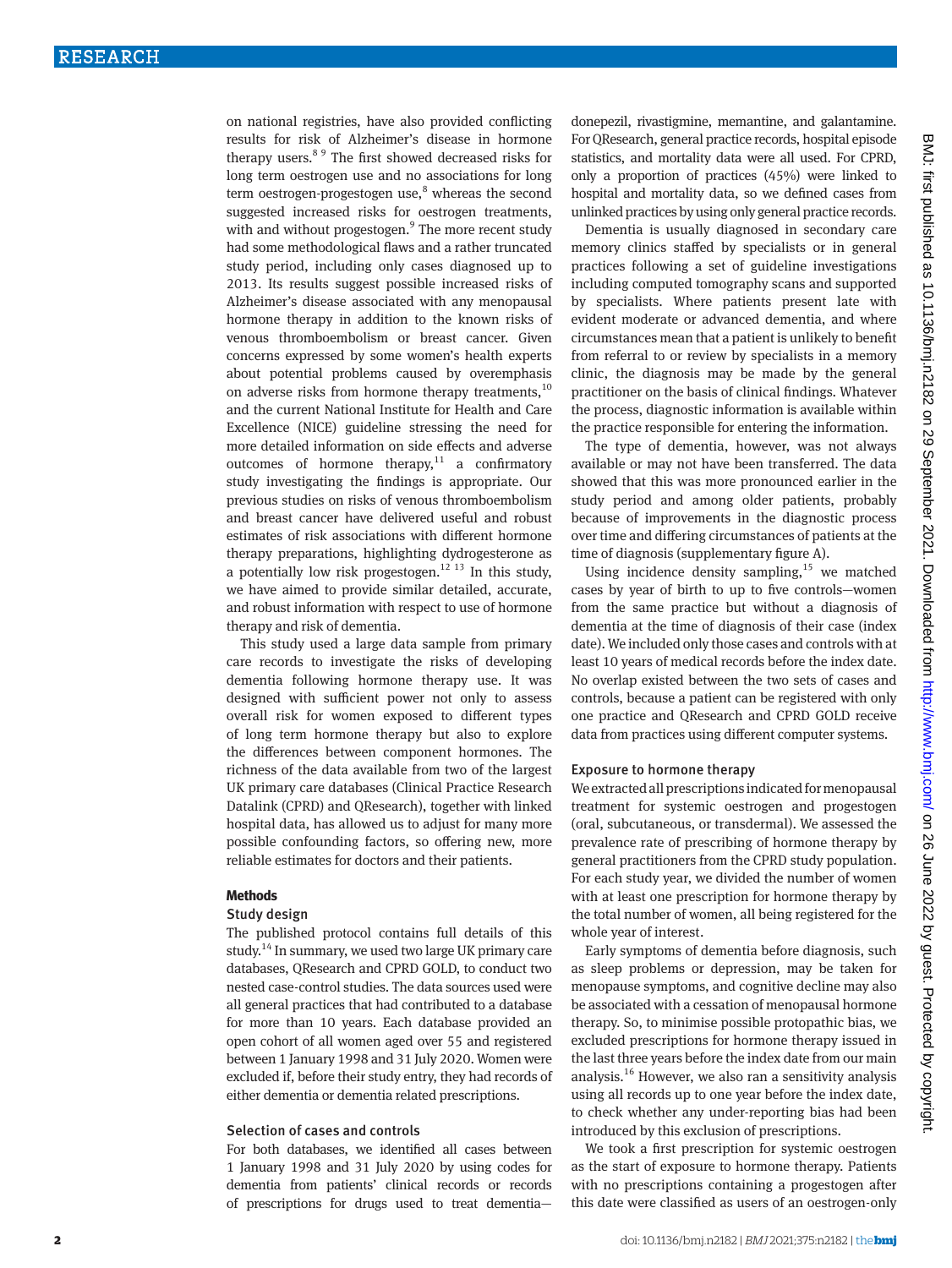therapy. Patients with any subsequent prescription containing a progestogen were classified as combined therapy users. We included prescriptions for tibolone and topical hormonal preparations (vaginal pessaries or cream), because these are commonly prescribed to menopausal women.

To account for switching between hormonal therapies, we analysed exposures to different preparations separately. For oestrogen-only users, we considered two types of oestrogen (conjugated equine oestrogen and estradiol), two routes of application (oral or transdermal/injection) and two dosage levels low (defined as ≤0.625 mg/day for oral conjugated equine oestrogen, ≤1 mg/day for oral estradiol, and ≤50 mg for transdermal oestradiol) and high (all other doses). For oestrogen-progestogen users, we focused on progestogen types (norethisterone acetate, levonorgestrel, medroxyprogesterone, and dydrogesterone) and did not distinguish between oestrogen types. Norethisterone and dydrogesterone, however, were prescribed only with estradiol and medroxyprogesterone, and levonorgestrel was prescribed mostly with conjugated equine oestrogen.<sup>13</sup> Some oestrogen-progestogen users had records including intervals of oestrogen-only therapy use, so we adjusted for these oestrogen-only exposures.

We calculated durations of exposure by summing prescription periods (including gaps between prescriptions of <90 days) and categorised them as never,  $<1$  year,  $1$  to  $<3$  years,  $3$  to  $<5$  years,  $5$  to  $<10$ years, and ≥10 years. We categorised the time interval between the index date and the last prescription (more than three years before the index date) as between 3 and <5 years, 5 to <10 years, and ≥10 years. To assess whether associations between hormone therapy and risk of dementia depend on age at starting hormone therapy, we also separately analysed exposures to hormone therapy started before the age of 60 and those started at or after 60. For all treatments, we used no exposure more than three years before the index date as the reference category.

#### **Confounders**

We adjusted the analyses for indications for hormone therapy use and factors associated with risk of dementia, which might have influenced a doctor's prescribing decisions.17 We extracted these if they were recorded at least 10 years before the index date to make them closer to the likely time of hormone therapy use. We also did a sensitivity analysis using confounders recorded up to three years before the index date. The confounders are listed in table 1 and include lifestyle factors; self-assigned ethnicity; family history of dementia; records of early menopause; oophorectomy/hysterectomy; menopausal symptoms; comorbidities, including chronic conditions; and use of other relevant drugs (if prescribed at any time more than 10 years before the index date).

## Statistical analysis

We ran data extraction, processing, and analysis separately for QResearch and CPRD. The analyses were

as similar as the datasets permitted. We assessed risks of dementia associated with hormone therapy exposures by using conditional logistic regression and presented them as odds ratios with 95% confidence intervals. A small proportion of data for body mass index, smoking, and alcohol consumption were missing (table 1). We compared the patterns of missingness and assumed missingness at random, and we then imputed the values by using chained equations over 10 imputed datasets. The imputation model included all listed confounders, exposures, and case-control indicators, and we combined the odds ratios obtained from the imputed datasets by using Rubin's rule.<sup>18</sup>

We used a meta-analysis technique to combine the odds ratios obtained from the analyses of QResearch and CPRD.<sup>19</sup> Because the data were collected in the same setting and processed and analysed as similarly as possible, we used a fixed effect model with inverse variance weights to combine the results, checking for any heterogeneity with a sensitivity analysis using a random effect model. Only combined results appear in the main figures and text; the separate QResearch and CPRD results can be found in the supplementary materials.

To estimate absolute magnitudes of dementia risk for women in different exposure categories, we calculated rates and numbers of extra cases, determining the incidence rate in the unexposed female population from CPRD data and using combined odds ratios from the reported analyses.<sup>20</sup>

We used Stata 16 for all analyses. We chose a 1% level of statistical significance to allow for multiple comparisons, but we have presented 95% confidence intervals to facilitate comparison with other studies.

#### Additional analyses

Hormone therapy was not widely prescribed until the late  $1980s$ ,<sup>21</sup> so older women in the cohort might have had less exposure. To account for this possible inconsistency, we analysed women younger than 80 years at their date of diagnosis of dementia or index date and their controls separately from women aged 80 or older and their controls.

We also analysed separately the two most common subgroups of cases and their controls—the first restricted to cases of Alzheimer's disease and the second to cases of vascular dementia. This provided estimates of the specific risks associated with hormone therapy use of developing these dementia types and facilitated comparison with other studies. Owing to the low numbers of exposed cases, only main exposure types could be considered.

The results from the subgroup analysis restricted to cases younger than 80 years old and to cases with Alzheimer's disease suggested a possible relation between continuous durations of exposure to hormone therapy and risk of developing the disease. So we used fractional polynomials to model the associations, $^{22}$ selected the linear relation suggested, and ran these analyses using continuous exposure—separately for each database and combining the coefficients by using the meta-analysis technique described earlier.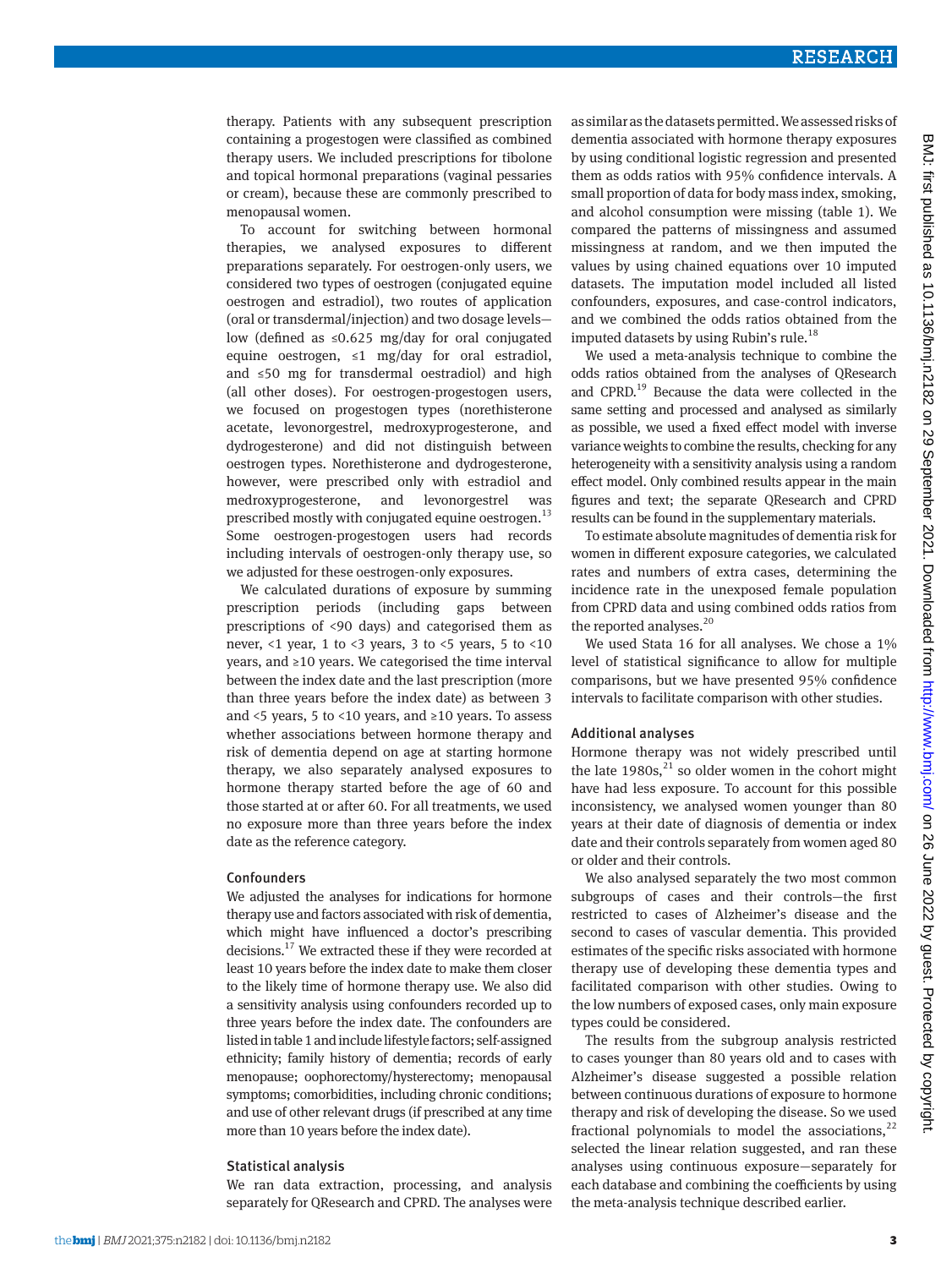| Table 1   Characteristics of cases with dementia and matched controls, 10 years before index date, by database |
|----------------------------------------------------------------------------------------------------------------|
| (QResearch and CPRD). Values are percentages (numbers) unless stated otherwise                                 |

|                                           | QResearch       |                                       | <b>CPRD</b>                |                               |  |  |
|-------------------------------------------|-----------------|---------------------------------------|----------------------------|-------------------------------|--|--|
| Characteristics                           | Cases (n=68738) | Controls (n=267 490) Cases (n=49 763) |                            | Controls (n=229926)           |  |  |
| Mean (SD) age, years                      | 83.8(6.6)       | 83.5(6.3)                             | 83.0(7.5)                  | 82.6(7.3)                     |  |  |
| Age group, years:                         |                 |                                       |                            |                               |  |  |
| 55-64                                     | 0.2(138)        | 0.2(552)                              | 1.9(958)                   | 2.0(4500)                     |  |  |
| 65-74                                     | 8.7 (5995)      | 8.8 (23 5 18)                         | 10.9(5417)                 | 11.3 (25 890)                 |  |  |
| 75-84                                     | 42.6 (29 255)   | 44.6 (119413)                         | 41.4 (20616)               | 43.2 (99 347)                 |  |  |
| 85-110                                    | 48.5 (33350)    | 46.4 (124007)                         | 45.8 (22772)               | 43.6 (100 189)                |  |  |
| Mean (SD) years of records                | 16.5(4.4)       | 16.5(4.4)                             | 14.9(4.1)                  | 15.4(4.3)                     |  |  |
| Ethnicity:                                |                 |                                       |                            |                               |  |  |
| White                                     | 70.6 (48521)    | 72.7 (194586)                         | 64.9 (32 296)              | 63.4 (145 691)                |  |  |
| Not recorded                              | 26.0 (17893)    | 24.3 (64 983)                         | 34.0 (16 941)              | 35.7 (82078)                  |  |  |
| Bangladeshi                               | 0.2(110)        | 0.1(335)                              | (0.1(15))                  | (0.1(11))                     |  |  |
| <b>Black African</b>                      | 0.2(150)        | 0.2(523)                              | (0.1(16))                  | (0.1(88))                     |  |  |
| Caribbean                                 | 1.2(852)        | 0.9(2387)                             | 0.2(113)                   | 0.2(392)                      |  |  |
| Chinese                                   | 0.1(51)         | 0.1(305)                              | (0.1(21))                  | 0.1(141)                      |  |  |
| Indian                                    | 0.7(470)        | 0.7(1988)                             | 0.2(110)                   | 0.2(492)                      |  |  |
| Other                                     | 0.5(347)        | 0.4(1141)                             | 0.4(176)                   | 0.3(677)                      |  |  |
| Other Asian                               | 0.2(154)        | 0.2(605)                              | 0.1(29)                    | 0.1(211)                      |  |  |
| Pakistani                                 | 0.3(190)        | 0.2(637)                              | 0.1(46)                    | 0.1(145)                      |  |  |
| Fifth of Townsend deprivation*:           |                 |                                       | $(n=26387)$                | $(n=120315)$                  |  |  |
| 1=most affluent                           | 28.1 (19 293)   | 30.1 (80 4 49)                        | 22.3 (5878)                | 23.7 (28 5 57)                |  |  |
| $\overline{2}$                            | 25.2 (17 322)   | 25.7 (68878)                          | 23.9 (6301)                | 24.4 (29 378)                 |  |  |
| 3                                         | 21.5 (14781)    | 20.8 (55771)                          | 21.7 (5723)                | 21.7 (26 05 1)                |  |  |
| 4                                         | 15.7 (10772)    |                                       |                            |                               |  |  |
| 5=most deprived                           | 9.6(6570)       | 14.7 (39 25 1)<br>8.7(23141)          | 19.9 (5259)<br>12.2 (3226) | 18.9 (22773)<br>11.3 (13 556) |  |  |
| Body mass index:                          |                 |                                       |                            |                               |  |  |
| Recorded                                  | 73.2 (50302)    | 72.5 (194020)                         | 77.0 (38 311)              | 76.6 (176054)                 |  |  |
| Mean (SD)                                 | 26.7(4.9)       | 26.9(4.8)                             | 27.2(4.9)                  | 27.3(4.8)                     |  |  |
|                                           |                 |                                       |                            |                               |  |  |
| Smoking:<br>Recorded                      | 79.8 (54853)    | 79.0 (211450)                         | 85.9 (42726)               | 85.0 (195 355)                |  |  |
| Non-smoker                                | 52.7 (36 235)   | 53.7 (143671)                         | 59.7 (29724)               | 61.2 (140 763)                |  |  |
| Ex-smoker                                 | 17.7 (12 163)   | 17.0 (45 365)                         | 17.0 (8458)                | 15.7 (36 120)                 |  |  |
| Light (1-9 cigarettes/day)                | 7.2(4947)       | 6.4(17205)                            | 3.9(1953)                  | 3.5(8060)                     |  |  |
| Moderate (10-19/day)                      | 1.5(1046)       | 1.4 (3640)                            | 3.3(1660)                  | 3.0(6907)                     |  |  |
| Heavy $(20/day)$                          | 0.7(462)        | 0.6(1569)                             | 1.9(931)                   | 1.5(3505)                     |  |  |
| Alcohol consumption:                      |                 |                                       |                            |                               |  |  |
| Recorded                                  | 73.2 (50327)    | 72.5 (194027)                         | 77.0 (38313)               | 75.9 (174560)                 |  |  |
| None                                      | 50.5 (34721)    | 49.2 (131524)                         | 37.5 (18638)               | 35.5 (81517)                  |  |  |
| Trivial (<1 units/day)                    | 15.8 (10887)    | 16.3 (43 483)                         | 23.5 (11683)               | 23.8 (54700)                  |  |  |
| Light $(1-2 \text{ units/day})$           | 4.5(3065)       | 4.7(12610)                            | 9.8(4856)                  | 10.3 (23744)                  |  |  |
| Moderate (3-6 units/day)                  | 2.3(1599)       | 2.3(6225)                             | 5.8(2865)                  | 5.9 (13461)                   |  |  |
| Heavy (7-9 units/day)                     | 0.1(41)         | 0.1(149)                              | 0.4(208)                   | 0.4(894)                      |  |  |
| Very heavy ( $\geq 10$ units/day)         | (0.1(14))       | (0.1(36))                             | 0.1(63)                    | 0.1(244)                      |  |  |
| Chronic conditions:                       |                 |                                       |                            |                               |  |  |
| Anxiety                                   | 8.1(5550)       | 7.0(18639)                            | 13.0 (6481)                | 11.3 (25 989)                 |  |  |
| Cancer                                    | 6.2(4281)       | 6.2(16584)                            | 5.8 (2909)                 | 6.0 (13784)                   |  |  |
| Coronary heart disease                    | 11.1 (7663)     | 9.6(25780)                            | 12.6 (6251)                | 10.8 (24722)                  |  |  |
| Depression                                | 17.9 (12319)    | 14.8 (39 5 70)                        | 21.6 (10725)               | 18.0 (41 500)                 |  |  |
| Diabetes                                  | 8.7(5948)       | 6.5(17378)                            | 8.2(4074)                  | 6.0(13753)                    |  |  |
| Hearing loss                              | 5.4 (3696)      | 4.9(13091)                            | 9.9 (4935)                 | 8.8 (20170)                   |  |  |
| Hypertension                              | 41.4 (28 48 4)  | 40.2 (107 5 24)                       | 41.1 (20454)               | 40.0 (91877)                  |  |  |
| Parkinson's disease                       | 0.5(351)        | 0.2(571)                              | 0.6(313)                   | 0.2(560)                      |  |  |
| Stroke                                    | 5.2(3557)       | 3.9 (10441)                           | 5.6 (2779)                 | 4.2 (9733)                    |  |  |
| Other characteristics:                    |                 |                                       |                            |                               |  |  |
| Early menopause                           | 9.0 (6182)      | 8.7(23152)                            | 7.8 (3871)                 | 7.4 (17023)                   |  |  |
| Hysterectomy/oophorectomy                 | 21.9 (15 0 20)  | 21.7 (58079)                          | 20.2 (10071)               | 19.8 (45 4 46)                |  |  |
| Menopausal symptoms                       | 13.3 (9158)     | 13.2 (35 197)                         | 15.3 (7637)                | 15.8 (36 309)                 |  |  |
| Family history of dementia                | 0.2(121)        | 0.1(192)                              | 0.1(54)                    | (0.1(111))                    |  |  |
| Any use of other drugs before index date: |                 |                                       |                            |                               |  |  |
| Anticholinergics                          | 45.8 (31 499)   | 41.6 (111 367)                        | 48.8 (24 28 2)             | 44.8 (103089)                 |  |  |
| Antiarrhythmics                           | 0.1(88)         | 0.1(337)                              | 0.1(67)                    | 0.1(334)                      |  |  |
| Antidepressants                           | 23.3 (15 998)   | 19.8 (52858)                          | 23.5 (11685)               | 20.0 (46 059)                 |  |  |
| Antiepileptics                            | 2.2(1538)       | 1.9(5058)                             | 2.7(1319)                  | 2.2(5135)                     |  |  |
| Antihistamines                            | 9.6(6618)       | 8.7(23277)                            | 11.1 (5530)                | 10.4 (23 945)                 |  |  |
| Antimuscarinics                           | 5.1 (3496)      | 4.0(10653)                            | 5.6 (2791)                 | 4.3 (9962)                    |  |  |
| Antiparkinsonian drugs                    | 0.6(409)        | 0.3(881)                              | 0.7(360)                   | 0.3(750)                      |  |  |
|                                           |                 |                                       |                            | (Continued)                   |  |  |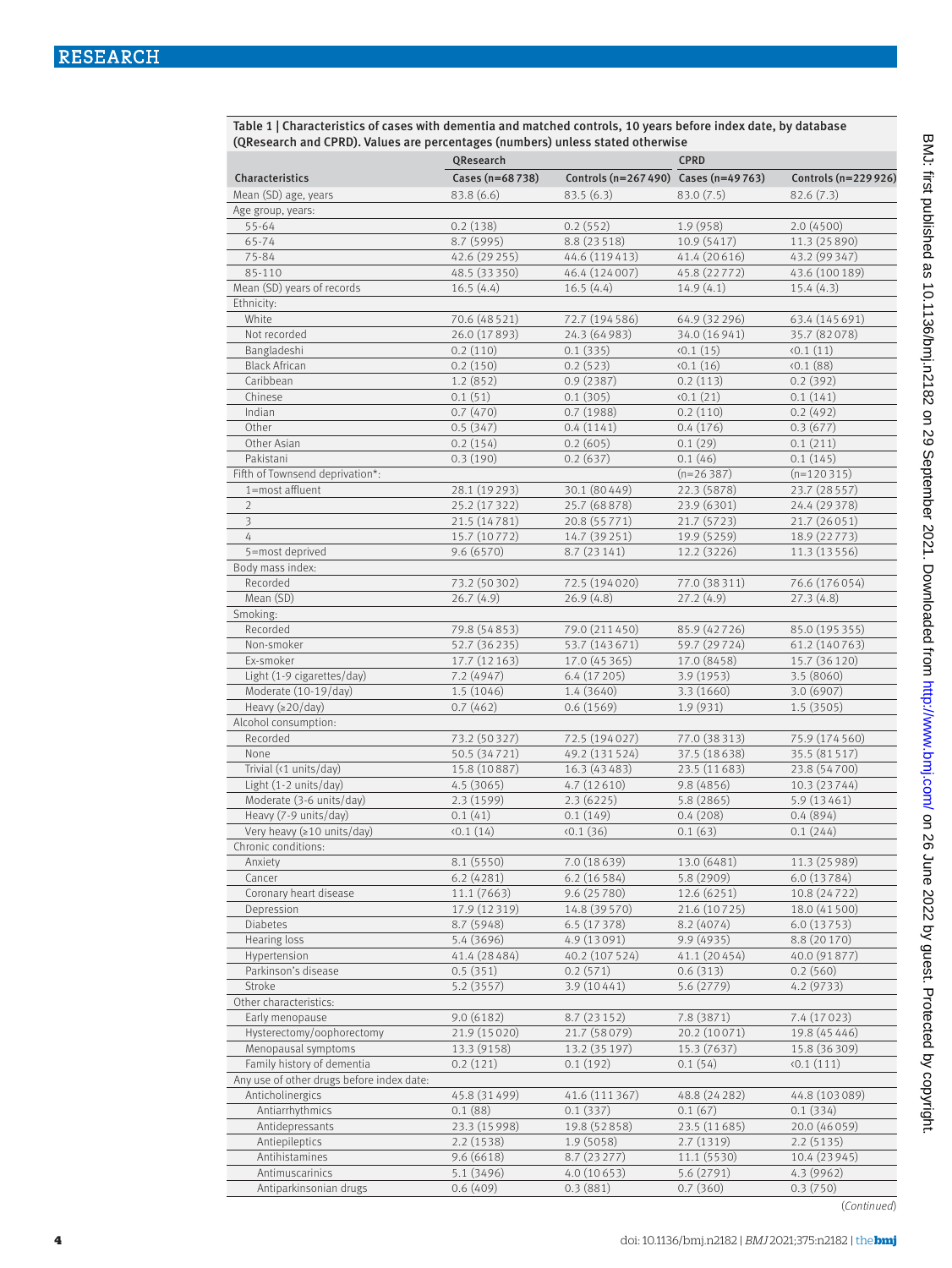| Table 1   Continued    |                  |                                       |               |                      |  |  |  |  |
|------------------------|------------------|---------------------------------------|---------------|----------------------|--|--|--|--|
|                        | QResearch        |                                       | <b>CPRD</b>   |                      |  |  |  |  |
| Characteristics        | Cases (n=68 738) | Controls (n=267 490) Cases (n=49 763) |               | Controls (n=229 926) |  |  |  |  |
| Antipsychotics         | 2.8(1946)        | 2.0(5339)                             | 3.0(1481)     | 2.1(4933)            |  |  |  |  |
| Antispasmodics         | 6.8(4650)        | 6.3(16754)                            | 7.9(3923)     | 7.7(17734)           |  |  |  |  |
| Antivertigo drugs      | 18.8 (12897)     | 17.3 (46 224)                         | 21.1 (10514)  | 19.9 (45 673)        |  |  |  |  |
| <b>Bronchodilators</b> | 3.6(2443)        | 3.1(8192)                             | 3.8(1890)     | 3.2(7375)            |  |  |  |  |
| Muscle relaxants       | 0.6(431)         | 0.6(1517)                             | 1.1(566)      | 1.1(2537)            |  |  |  |  |
| Antihypertensives      | 55.7 (38315)     | 53.0 (141821)                         | 57.2 (28 452) | 54.4 (125 180)       |  |  |  |  |
| Clonidine              | 2.0(1343)        | 1.9(5133)                             | 3.1(1522)     | 3.1(7096)            |  |  |  |  |
| Benzodiazepines        | 12.6 (8694)      | 10.9 (29 288)                         | 15.5 (7716)   | 13.8 (31821)         |  |  |  |  |
| <b>Statins</b>         | 22.2 (15 29 2)   | 19.2 (51379)                          | 22.2 (11061)  | 19.4 (44 5 61)       |  |  |  |  |

CRPD=Clinical Practice Research Datalink.

\*Based on linked practices.

We used all available records for the main analysis. As only about 45% of CPRD practices had links to Hospital Episode Statistics, Office for National Statistics mortality data, and patient level Townsend deprivation index, we repeated the CPRD analysis on the subgroup of patients with fully linked data. We also ran sensitivity analyses for both databases omitting cases identified only by prescription for a dementia drug. Some women might have been exposed to hormone therapy before registering with their practice or before the practice installed software to digitise paper records, so we repeated these analyses using subgroups of women with data available from before or at their 50th birthday to investigate the possible effects of some women having unrecorded earlier exposures. Finally, we repeated the analysis using only cases and controls with no missing data for body mass index, smoking, or alcohol consumption.

#### Patient and public involvement

This study was initiated because NICE has noted a need for more detailed information related to hormone therapy use and dementia, recommending further research. $11$  Because dementia is a relatively rare condition, we used routinely collected data and well established statistical techniques. Patients were, therefore, not involved in setting the research question or outcome measures and did not help to develop the study design. While working on previous projects on the safety of hormone therapy with respect to risks of breast cancer and venous thromboembolism, $1213$  however, we had formal and informal conversations with menopausal and postmenopausal women. In general, the women stressed the importance for them of access to hormone therapy, and all users showed high adherence to their medications. The first author is also a regular attendee at a Menopause Café event at Nottingham University, which facilitates both the acquisition of useful information about women's experience of menopause and dissemination of our research findings.

## **Results**

## Sample description

Overall, we identified 118501 cases across the two databases (68738 from QResearch and 49763 from CPRD) and matched them to 497416 controls (supplementary figure B). Of these, 4819 (4%) cases did not have any clinical records of dementia but had prescriptions for antidementia drugs. The proportion of cases with dementia data only in their hospital or mortality records differed between the databases—7091 (10%) for QResearch cases and 7942 (30%) for the 26421 linked CPRD cases.

Table 1 shows the descriptive statistics for cases and controls separately for QResearch and CPRD, showing the general similarity between the databases. Across the databases, the mean age of cases was 83.5 (SD 7.0) years, and the mean number of years of recorded clinical and prescription data before the index date was 16.0 (4.3) years for cases and 15.8 (4.2) years for controls. Cases had records for mental health conditions (anxiety, depression) slightly but consistently more often than did controls and had more records for other general health conditions (coronary heart disease, diabetes, hearing loss, hypertension, and Parkinson's disease). Cases were also more likely than controls to be given prescriptions for anticholinergics, antihypertensives, benzodiazepines, and statins (table 1).

#### Exposure to hormone therapy

Figure 1 shows the prevalence rate for prescribing of hormone therapy from the earliest available records in CPRD to three years before the end of the study period. The data show a prevalence rate for hormone therapy use of 1% in 1988, rising consistently to reach a peak by 2000 (30% for women between 50 and 59 years of age) and then falling back after 2003, the lowest subsequent rate being 10% in 2013 for women aged between 50 and 59 years.

Overall, up to three years before the index date, 16291 (13.7%) cases and 68726 (13.8%) controls had been exposed to hormone therapy. Women with prescriptions for hormone therapy were, in general, younger and more likely to live in an affluent area. They more often had a diagnosis of anxiety or depression—38% of hormone therapy users versus 23% of never users in cases, and 32% of users versus 19% of never users in controls. Oestrogenprogestogen users had better general health than never users or oestrogen-only users and had lower prevalence of coronary heart disease, stroke, diabetes, and hypertension. Users of hormone therapy were also more likely to be treated with anticholinergics (consistent across most types) and benzodiazepines (supplementary table A).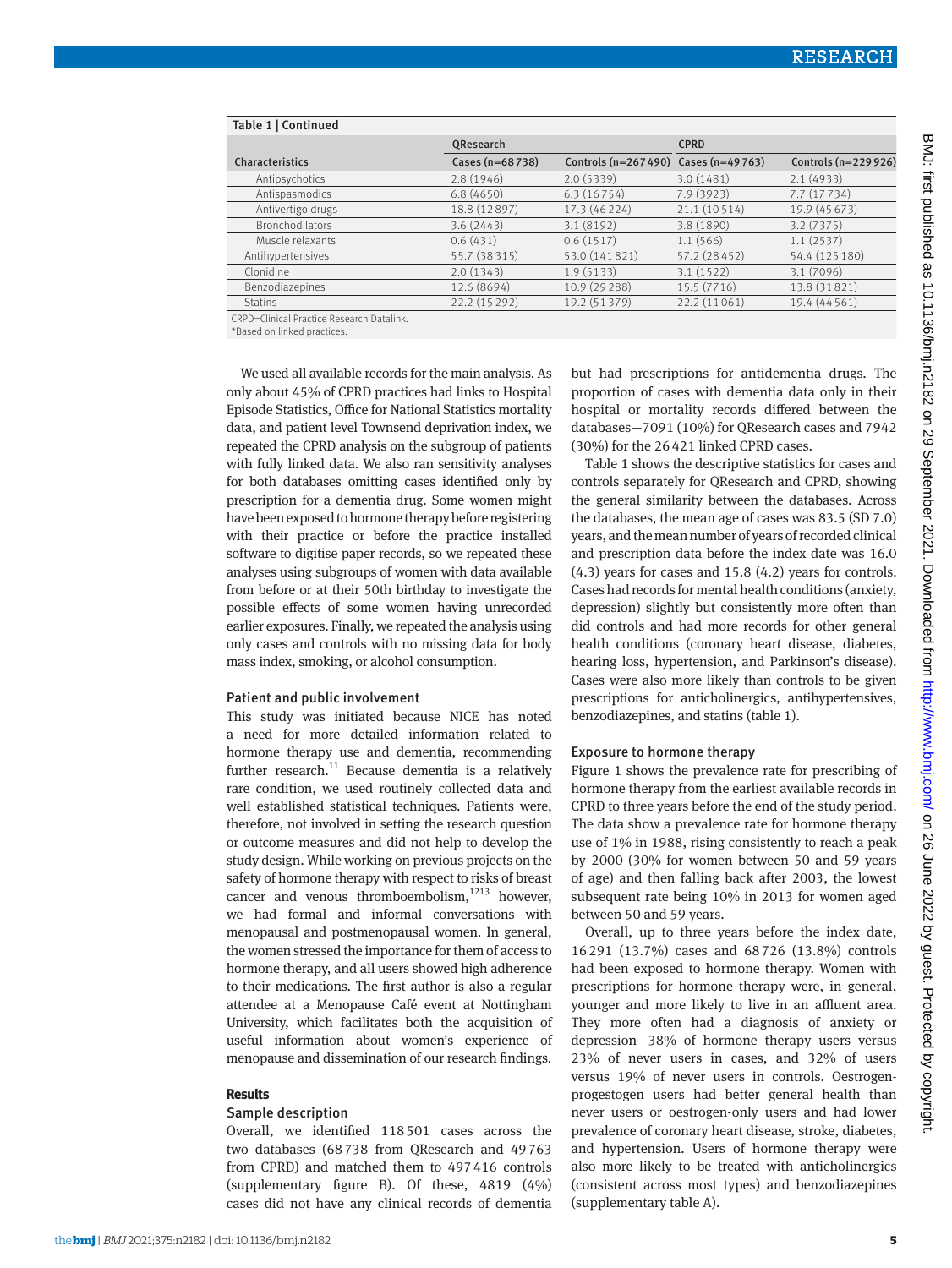

Fig 1 | Proportion of women exposed to hormone therapy by age over study period in Clinical Practice Research Datalink

#### Main analysis

The "unadjusted" analysis (accounting only for matching of age and general practice) showed small increased risks of developing dementia associated with hormone therapy use (supplementary table B). After adjusting for the full range of available confounders, however, we found no statistically significant overall associations between use of hormone therapy and risk of dementia either for oestrogen-only treatments (adjusted odds ratio 0.99, 95% confidence interval 0.96 to 1.02) or for oestrogen-progestogen treatments (1.00, 0.97 to 1.03). This finding was independent of the length of exposure to hormone therapy and of the length of time after discontinuation of treatment. The finding was also consistent for all different hormone types used in the preparations, with slightly lower risks for oestrogen-dydrogesterone taken for between one and 11 years (adjusted odds ratio 0.88, 0.75 to 1.02) (fig 2; fig 3; supplementary tables C-F). Analysis of risks associated with the age at which hormone therapy had been started (at or after 60 years, or before 60) also showed no statistically significant associations (supplementary figure C).

#### Additional analyses

#### By age at diagnosis (<80 and ≥80 years)

Among women with a diagnosis of dementia, 27% had received their diagnosis before the age of 80. The patterns of confounders relating to lifestyle (social deprivation, smoking, and alcohol consumption) were similar in both the younger and older subgroups. Younger women had fewer records for most comorbidities related to general health but more records related to diabetes and mental health problems (anxiety or depression).

In the younger group, 30% of cases and 29% of controls had prescriptions for hormone therapy, but only 8% of the older group had ever used hormone therapy. In general, the analyses for risk of dementia in both subgroups gave results similar to the main analysis. In the younger group, however, exposure to oestrogen-only treatment for more than 10 years was associated with some decreased risk (adjusted odds ratio 0.85, 0.76 to 0.94; P=0.003), and a linear relation between duration of the exposure and risk of dementia suggested a 1.1% decrease per year of hormone therapy use (fig 4; supplementary table G).

## By type of dementia (Alzheimer's disease or vascular dementia)

Overall, 39876 (34%) of patients with dementia had a diagnosis of Alzheimer's disease alone and 24867 (21%) had a diagnosis of vascular dementia alone, with 3626 (3%) having diagnoses of both (cases with both diagnoses were added to both subgroups before analysis). Cases with a diagnosis of Alzheimer's disease were slightly younger than cases with vascular dementia, having respectively a mean age of 82.2 (SD 6.9) and 83.4 (6.6) years. Cases with Alzheimer's disease had lower use of other drugs and slightly better physical and mental health than cases with vascular dementia.

For oestrogen-only users, an increased risk of developing Alzheimer's disease was seen only in the shortest exposure category of less than one year (adjusted odds ratio 1.11, 1.02 to 1.22), with no associated risks for longer term exposures. For oestrogen-progestogen users, however, we found statistically significantly increased risks for the longer exposures (adjusted odds ratio 1.11 (1.04 to 1.20) for five to nine years; 1.19 (1.06 to 1.33) for ≥10 years) (supplementary table H). We found a linear relation between duration of exposure to oestrogen combined with any progestogen and risk of Alzheimer's disease, suggesting that risk of developing the disease may increase by 1.2% per year of hormone therapy use (supplementary figure D).

Analysis of the different hormones showed similar relations with risk of Alzheimer's disease for conjugated equine oestrogen and estradiol and between most types of progestogen, but no findings reached statistical significance. Although oestrogen-dydrogesterone seemed to be associated with the lowest risks among oestrogen-progestogen combinations, the confidence intervals were too broad for definite conclusions to be drawn. (fig 3; supplementary table H).

Within the subgroup of women with a diagnosis of Alzheimer's disease, the differences in risk between the component subgroup of women given a diagnosis when younger than 80 years and the component subgroup of those given a diagnosis at 80 or older are shown in figure 4. The patterns are similar to those for the complete subgroup, but the confidence intervals are wider for the older group. Risks after discontinuation remained increased for those oestrogen-progestogen users with a final prescription between three and 10 years before the index date (supplementary table H). Analysis of component subgroups based on hormone therapy initiation at different ages (before 60 years, or at or after 60 years) showed no differences in associated risks (supplementary figure C). Analyses of cases with vascular dementia and their controls showed no increase in risks (supplementary table H).

# Sensitivity analyses

The subgroups of cases and controls registered before their 50th birthday represented about 2% of the main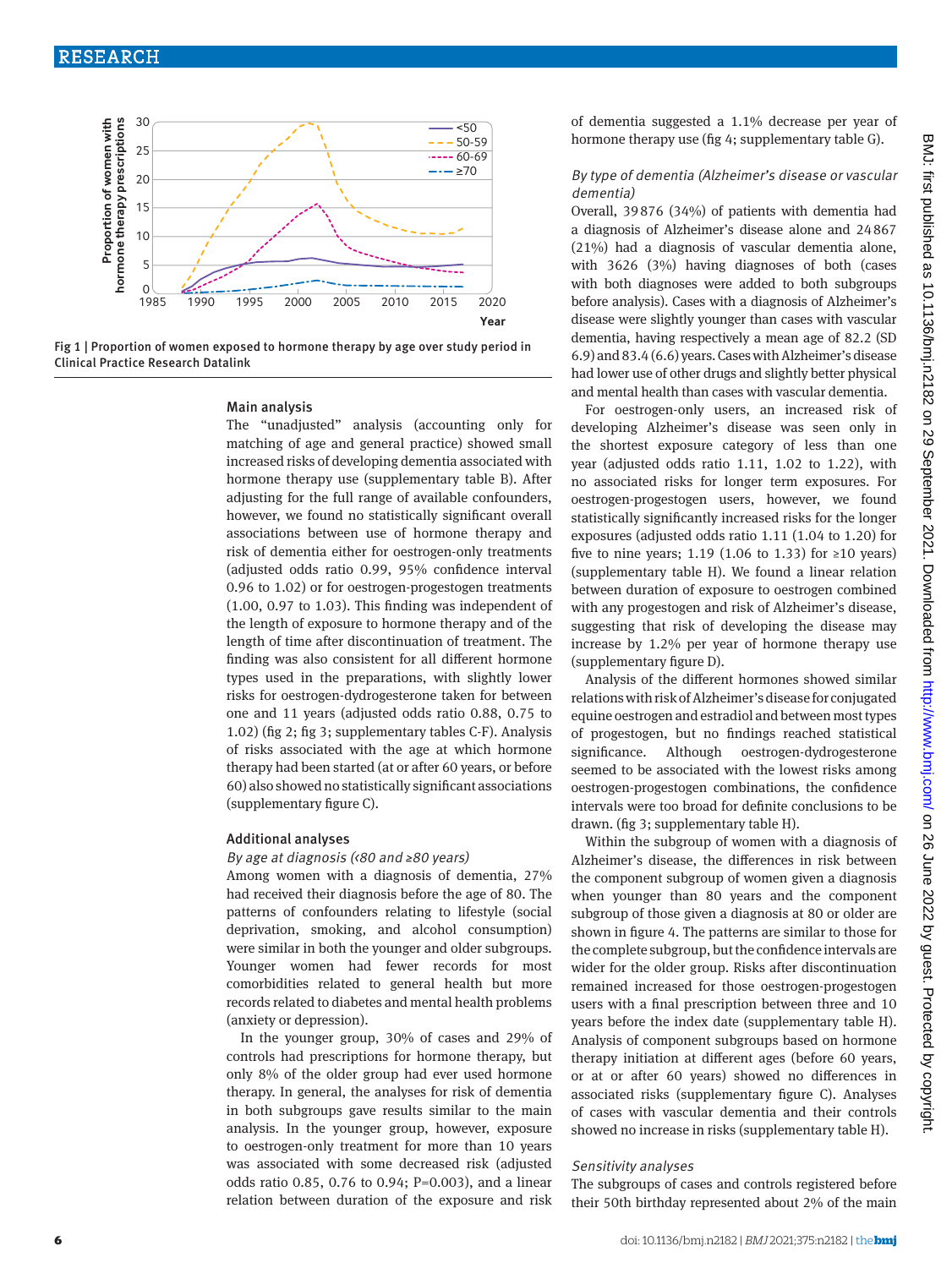|                           | All cases and controls |        |                                                 |                                           |                | Cases with Alzheimer's disease and controls |                                                        |                                   |
|---------------------------|------------------------|--------|-------------------------------------------------|-------------------------------------------|----------------|---------------------------------------------|--------------------------------------------------------|-----------------------------------|
| Years of use              | No of<br>cases         | of use | Mean duration Odds ratio<br>(95% <sub>C</sub> ) | Odds ratio<br>(95% <sub>C</sub> )         | No of<br>cases | of use                                      | <b>Mean duration Odds ratio</b><br>(95% <sub>C</sub> ) | Odds ratio<br>(95% <sub>C</sub> ) |
| Oestrogen only            |                        |        |                                                 |                                           |                |                                             |                                                        |                                   |
| <1 year                   | 1608                   | 0.4    | 1.05 (0.99 to 1.12)                             |                                           | 665            | 0.4                                         | 1.11 (1.02 to 1.22)                                    |                                   |
| 1 to $<$ 3 years          | 1096                   | 1.9    | 1.00 (0.93 to 1.07)                             |                                           | 463            | 1.9                                         | 0.99 (0.89 to 1.10)                                    |                                   |
| $3$ to $\leq$ 5 years     | 778                    | 4.0    | 0.92 (0.85 to 1.00)                             |                                           | 318            | 4.0                                         | 0.89 (0.79 to 1.01)                                    |                                   |
| $5$ to $\leq 10$ years    | 1773                   | 7.3    | 0.99 (0.94 to 1.05)                             |                                           | 772            | 7.3                                         | 1.01 (0.93 to 1.11)                                    |                                   |
| $\geq$ 10 years           | 934                    | 13.1   | 0.93 (0.86 to 1.00)                             |                                           | 394            | 13.1                                        | 0.98 (0.87 to 1.10)                                    |                                   |
| Oestrogen and progestogen |                        |        |                                                 |                                           |                |                                             |                                                        |                                   |
| <1 year                   | 3118                   | 0.4    | 1.01 (0.97 to 1.06)                             |                                           | 1412           | 0.4                                         | 1.07 (1.00 to 1.14)                                    |                                   |
| 1 to $<$ 3 years          | 2101                   | 1.9    | 0.98 (0.93 to 1.03)                             |                                           | 972            | 1.9                                         | 1.03 (0.96 to 1.12)                                    |                                   |
| $3$ to $5$ years          | 1513                   | 4.0    | 0.97 (0.92 to 1.03)                             |                                           | 708            | 4.0                                         | 1.04 (0.96 to 1.14)                                    |                                   |
| 5 to $<$ 10 years         | 2445                   | 7.1    | 1.00 (0.95 to 1.05)                             |                                           | 1179           | 7.1                                         | 1.11 (1.04 to 1.20)                                    |                                   |
| $\geq$ 10 years           | 925                    | 12.7   | 1.05 (0.97 to 1.13)                             |                                           | 449            | 12.7                                        | 1.19 (1.06 to 1.33)                                    | -0-                               |
| <b>Tibolone</b>           |                        |        |                                                 |                                           |                |                                             |                                                        |                                   |
| <1 year                   | 1591                   | 0.4    | 1.02 (0.96 to 1.08)                             |                                           | 726            | 0.4                                         | 1.07 (0.98 to 1.17)                                    |                                   |
| 1 to $<$ 3 years          | 636                    | 1.9    | 1.00 (0.91 to 1.09)                             |                                           | 285            | 1.9                                         | 1.00 (0.87 to 1.14)                                    |                                   |
| $3$ to $5$ years          | 376                    | 3.9    | 1.01 (0.90 to 1.14)                             |                                           | 170            | 4.0                                         | 1.04 (0.87 to 1.23)                                    |                                   |
| 5 to $<$ 10 years         | 514                    | 7.0    | 0.98 (0.89 to 1.09)                             |                                           | 242            | 7.0                                         | 1.12 (0.97 to 1.30)                                    |                                   |
| $\geq$ 10 years           | 162                    | 12.3   | 1.03 (0.86 to 1.22)                             |                                           | 82             | 12.6                                        | 1.24 (0.96 to 1.59)                                    |                                   |
|                           |                        |        |                                                 | 0.5 0.75<br>1.25 1.5 1.75<br>$\mathbf{1}$ |                |                                             |                                                        | 1.25 1.5 1.75<br>0.5 0.75         |

Fig 2 | Use of oestrogen only, oestrogen-progestogen, and tibolone and adjusted odds ratios for dementia overall and for Alzheimer's disease. Odds ratios are adjusted for smoking, alcohol consumption, Townsend fifth (QResearch only), body mass index, ethnicity, family history of dementia, oophorectomy/hysterectomy, records of menopause, comorbidities, other drugs, and years of data. Cases were matched to controls by age, general practice, and index date.

> sample (942 cases from QResearch and 1689 cases from CPRD). By contrast with the full samples used in the main and other analyses, these subsamples showed some differences in make-up between the databases on average, cases from QResearch were older than those from CPRD (respectively 71.1 (SD 4.4) and 65.4 (6.0) years), and the proportion of women exposed to hormone therapy was higher in QResearch (53% in cases and controls versus 49% in cases and 46% in controls in CPRD). Associated risks also seemed to differ between the databases. In the QResearch subgroup, we found no statistically significant associations between exposure to hormone therapy and risk of dementia. In the CPRD subgroup, however, although the association for oestrogen-only therapy (adjusted odds ratio 1.18, 0.91 to 1.53) did not reach a statistically significant level because of the small numbers involved, the risk for oestrogen-progestogen users of developing dementia seemed to be increased regardless of duration of exposure (1.40, 1.22 to 1.61) (supplementary table I). All the results from other sensitivity analyses designed to investigate the effects of different limitations (described in the protocol, $14$  and referred to in Methods above) were similar to the main findings.

## Extra cases in exposed women

Per 10000 woman years, the overall rate of Alzheimer's disease for women older than 55 who had no records of prescriptions for hormone therapy was 39.4. By the same measure, the estimated rate of Alzheimer's disease in women who took combined oestrogenprogestogen hormone therapy for between five and nine years was 43.9 (95% confidence interval 40.9 to 47.2), an extra 4.5 (1.5 to 7.7) cases, and the estimated rate for women who used combined therapy for ≥10 years was 46.9 (42.0 to 52.3), an extra 7.4 (2.5 to 12.9) cases. For women aged between 55 and 79, the rate of Alzheimer's disease was 14.3 per 10000 woman years, and the estimated rate for women with prescriptions for combined therapy for  $\geq 10$  years was 17.9 (15.6 to 20.5), an extra 3.6 (1.3 to 6.2) cases.

## **Discussion**

This large observational study found no overall association between use of menopausal hormone therapy and risk of developing dementia. This finding was consistent across different types of hormones, doses, applications, and time of hormone therapy initiation. We found a decreased risk dementia for cases and controls younger than 80 years at diagnosis who had been taking oestrogen-only therapy for 10 years or more. However, a subgroup analysis of cases with a diagnosis of Alzheimer's disease showed a small increase in risk associated with oestrogen-progestogen therapy. This rose with each year of exposure, reaching average risk increase of 11% for between five and nine years of use and 19% for 10 years or more—equivalent to, respectively, five and seven extra cases per 10000 woman years.

# Strengths and weaknesses of study

The main strengths of this study were a very large sample representative of the general population and a study design that captured all known cases and used the richness of the data and precision of recording for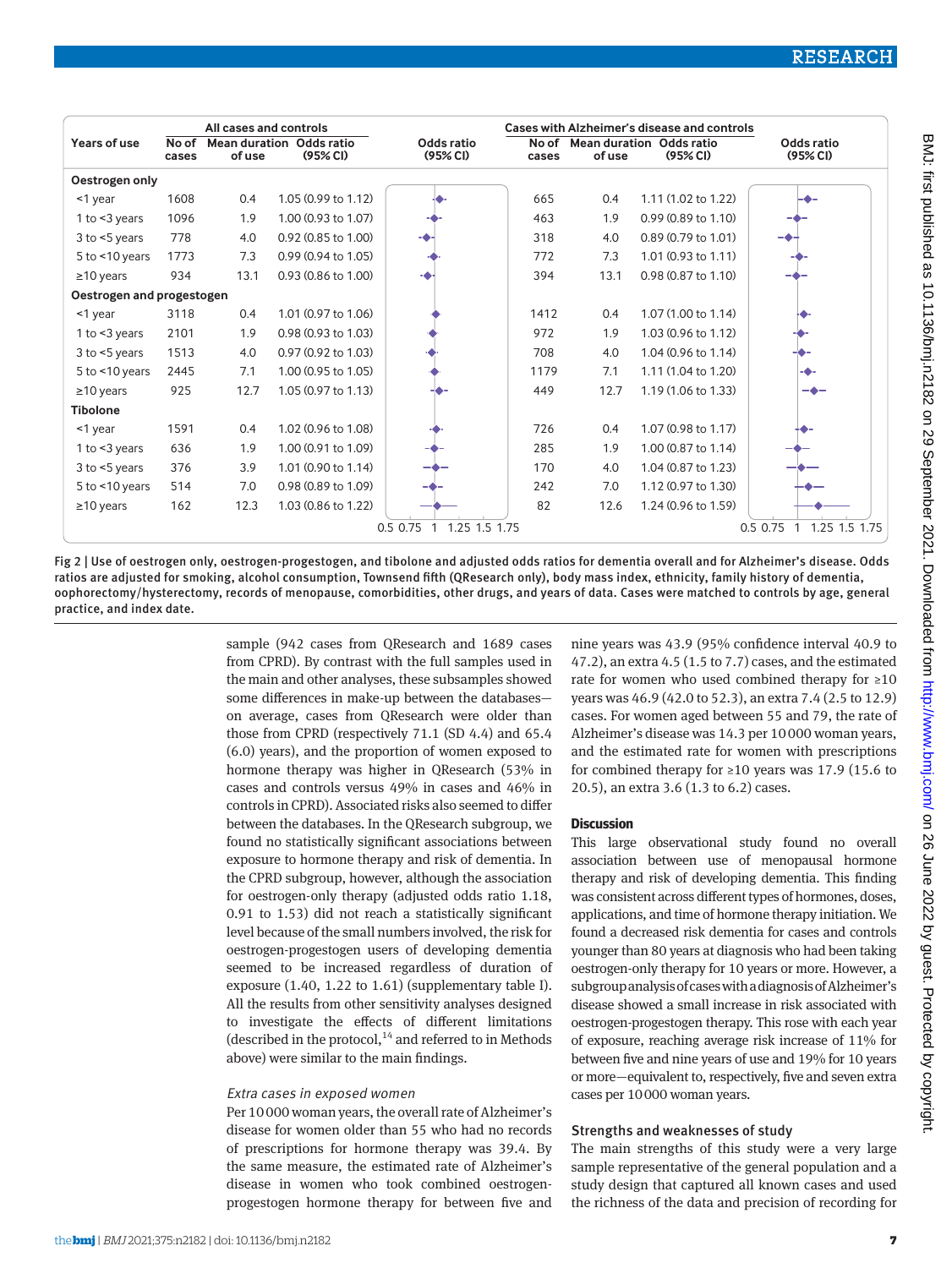| All cases and controls      |                |        |                                             |                                   | Cases with Alzheimer's disease and controls |        |                                                        |                          |  |
|-----------------------------|----------------|--------|---------------------------------------------|-----------------------------------|---------------------------------------------|--------|--------------------------------------------------------|--------------------------|--|
| Years of use                | No of<br>cases | of use | <b>Mean duration Odds ratio</b><br>(95% CI) | Odds ratio<br>(95% <sub>C</sub> ) | No of<br>cases                              | of use | <b>Mean duration Odds ratio</b><br>(95% <sub>C</sub> ) | Odds ratio<br>(95% CI)   |  |
| Oestrogen only              |                |        |                                             |                                   |                                             |        |                                                        |                          |  |
| Conjugated equine oestrogen |                |        |                                             |                                   |                                             |        |                                                        |                          |  |
| $<$ 1 year                  | 1022           | 0.4    | 1.03 (0.96 to 1.11)                         |                                   | 407                                         | 0.4    | 1.03 (0.92 to 1.15)                                    |                          |  |
| 1 to $<$ 5 years            | 1047           | 2.7    | 1.00 (0.93 to 1.08)                         |                                   | 429                                         | 2.7    | 1.00 (0.90 to 1.12)                                    |                          |  |
| $\geq$ 5 years              | 1320           | 9.2    | 0.97 (0.91 to 1.04)                         |                                   | 550                                         | 9.1    | 1.00 (0.91 to 1.11)                                    |                          |  |
| <b>Estradiol</b>            |                |        |                                             |                                   |                                             |        |                                                        |                          |  |
| <1 year                     | 1232           | 0.4    | 1.02 (0.95 to 1.09)                         |                                   | 527                                         | 0.4    | 1.08 (0.98 to 1.19)                                    |                          |  |
| 1 to $<$ 5 years            | 1173           | 2.7    | 0.93 (0.87 to 0.99)                         |                                   | 492                                         | 2.7    | 0.88 (0.79 to 0.97)                                    |                          |  |
| $\geq$ 5 years              | 1337           | 9.1    | 0.98 (0.91 to 1.04)                         |                                   | 598                                         | 9.0    | 1.02 (0.92 to 1.12)                                    |                          |  |
| Oestrogen and progestogen   |                |        |                                             |                                   |                                             |        |                                                        |                          |  |
| Medroxyprogesterone         |                |        |                                             |                                   |                                             |        |                                                        |                          |  |
| <1 year                     | 1254           | 0.4    | 0.99 (0.92 to 1.05)                         |                                   | 603                                         | 0.4    | 1.08 (0.98 to 1.19)                                    |                          |  |
| 1 to $<$ 5 years            | 1254           | 2.8    | 1.01 (0.95 to 1.08)                         |                                   | 613                                         | 2.8    | 1.06 (0.96 to 1.16)                                    |                          |  |
| $\geq$ 5 years              | 538            | 7.1    | 1.01 (0.92 to 1.12)                         |                                   | 278                                         | 7.1    | 1.11 (0.97 to 1.28)                                    |                          |  |
| Levonorgestrel              |                |        |                                             |                                   |                                             |        |                                                        |                          |  |
| <1 year                     | 2014           | 0.4    | 1.04 (0.98 to 1.09)                         |                                   | 926                                         | 0.4    | 1.04 (0.96 to 1.13)                                    |                          |  |
| 1 to $<$ 5 years            | 2077           | 2.7    | 1.02 (0.97 to 1.08)                         |                                   | 989                                         | 2.7    | 1.07 (0.99 to 1.15)                                    |                          |  |
| $\geq$ 5 years              | 1250           | 8.0    | 1.04 (0.97 to 1.11)                         |                                   | 575                                         | 8.2    | 1.09 (0.99 to 1.20)                                    |                          |  |
| Norethisterone              |                |        |                                             |                                   |                                             |        |                                                        |                          |  |
| <1 year                     | 2424           | 0.4    | 0.99 (0.94 to 1.03)                         |                                   | 1146                                        | 0.4    | 1.02 (0.95 to 1.10)                                    |                          |  |
| 1 to $<$ 5 years            | 2071           | 2.7    | 0.98 (0.93 to 1.03)                         |                                   | 961                                         | 2.6    | 1.00 (0.93 to 1.08)                                    |                          |  |
| $\geq$ 5 years              | 1179           | 7.9    | 1.00 (0.94 to 1.07)                         |                                   | 564                                         | 7.9    | 1.11 (1.00 to 1.22)                                    |                          |  |
| Dydrogesterone              |                |        |                                             |                                   |                                             |        |                                                        |                          |  |
| <1 year                     | 321            | 0.4    | 0.98 (0.86 to 1.11)                         |                                   | 170                                         | 0.4    | 1.09 (0.91 to 1.31)                                    |                          |  |
| 1-11 years                  | 212            | 3.0    | 0.88 (0.75 to 1.02)                         |                                   | 102                                         | 3.1    | 0.92 (0.74 to 1.16)                                    |                          |  |
|                             |                |        |                                             | 1.25<br>0.75<br>1                 | 1.5                                         |        |                                                        | 1.25<br>1.5<br>0.75<br>1 |  |

Fig 3 | Use of different hormones and adjusted odds ratios for dementia overall and for Alzheimer's disease. Odds ratios are adjusted for smoking, alcohol consumption, Townsend fifth (QResearch only), body mass index, ethnicity, family history of dementia, oophorectomy/hysterectomy, records of menopause, comorbidities, other drugs, and years of data. Cases were matched to controls by age, general practice, and index date

> prescribed drugs. The size of the sample allowed us to investigate the risks for specific treatment types and the effects of durations of exposure. We were also able to explore risks for specific subgroups of women and the effects of age at start of the therapy. The similarity of the results obtained from two databases containing data collected using different software and the results from our various sensitivity analyses have also shown the robustness of our findings.

> The main weakness of our study was a possible lack of available data before the index date for some older women, whose menopause started before their registration or before collection of these data by their practice. We consider, however, that these women were unlikely to be greatly exposed to hormone therapy because the rate of prescribing was very low 10 years before the start of the study and our prescribing rate estimation taken from the CPRD database is similar to a rate based on government prescription data covering the period between 1988 and 1994.<sup>21</sup> We also explored the possible effects of such under-calculations of exposure by analysing separately cases based on women with a diagnosis before their 80th birthday and those with a diagnosis after that. Younger women were more likely to have fully recorded data preceding their

menopause, and the results obtained from both of these subgroup analyses were consistent with those from our main analysis, which suggests that the possible lack of data for some older women has had little effect.

Our main analysis includes all cases of dementia, irrespective of type of dementia, as more than half the sample had no dementia type specified in their general practice records. When we considered the subsamples of patients with a recorded diagnosis of Alzheimer's disease or of vascular dementia, about 10% of cases of Alzheimer's disease (15% for vascular dementia cases) also had a recorded diagnosis for the other type, showing that mixed forms of dementia are not uncommon. Our analyses found no association between hormone therapy and dementia risk for the group with dementia as a whole or for patients who developed vascular dementia. However, we found some increased risk within the subgroup based on patients with a diagnosis of Alzheimer's disease. One of the strengths of this study is that the sample size was large enough to show these different patterns of risk. However, many of the patients with a non-specific diagnosis of dementia will actually have had Alzheimer's disease or mixed Alzheimer's-vascular dementia, so we can presume that the risks of developing Alzheimer's disease are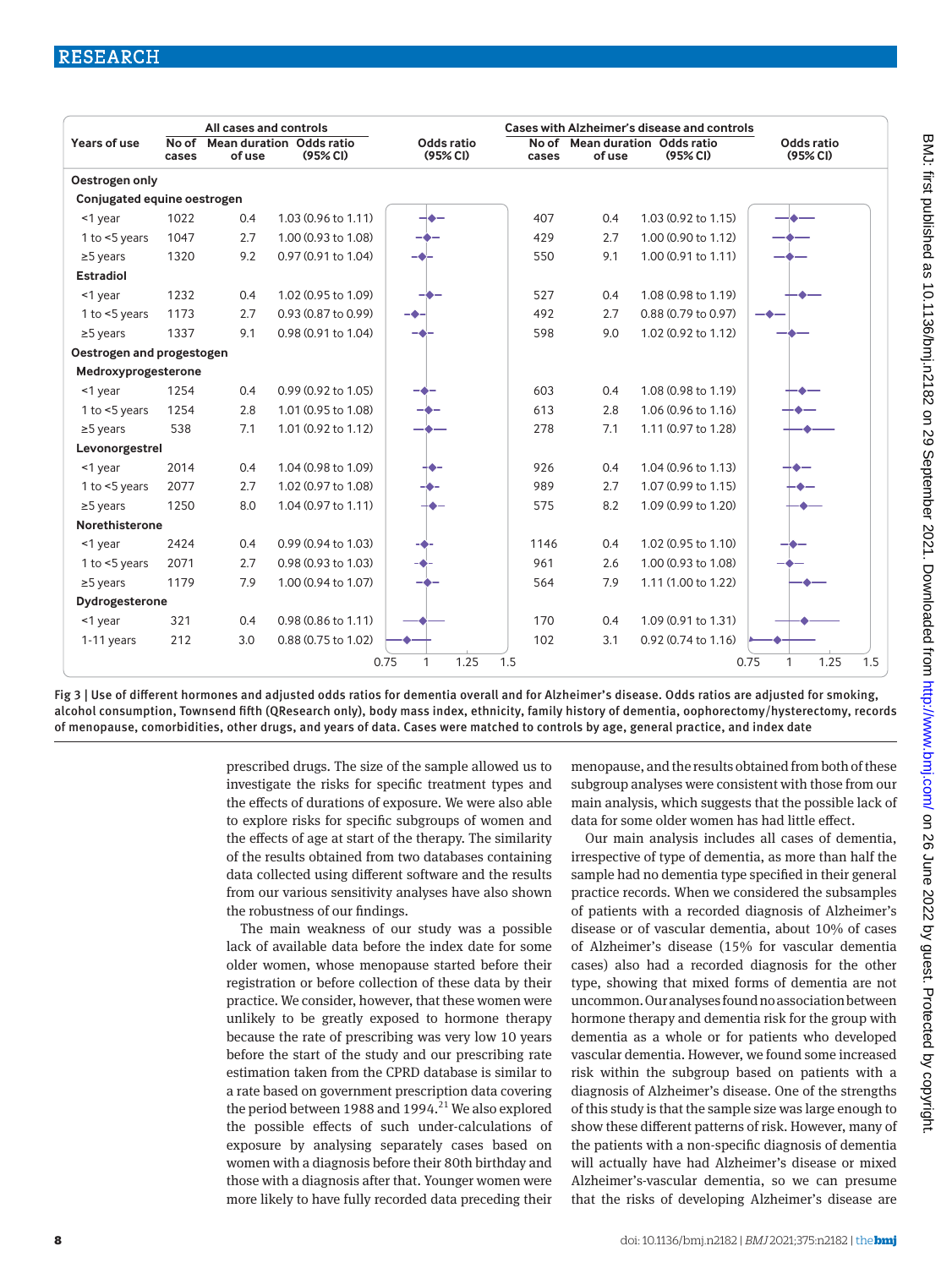|                                             | All cases and controls |                               |                                   |                                          | <b>Cases with Alzheimer's</b><br>disease and controls |                               |                        |                                   |  |
|---------------------------------------------|------------------------|-------------------------------|-----------------------------------|------------------------------------------|-------------------------------------------------------|-------------------------------|------------------------|-----------------------------------|--|
| Years of use                                |                        | No of No of<br>cases controls | Odds ratio<br>(95% <sub>C</sub> ) | Odds ratio<br>(95% CI)                   |                                                       | No of No of<br>cases controls | Odds ratio<br>(95% CI) | Odds ratio<br>(95% <sub>C</sub> ) |  |
| Age at diagnosis 55-79 years 32 010 139 845 |                        |                               |                                   |                                          | 14 278 63 067                                         |                               |                        |                                   |  |
| Oestrogen only                              |                        |                               |                                   |                                          |                                                       |                               |                        |                                   |  |
| <1 year                                     | 689                    | 2714                          | 1.01 (0.93 to 1.11)               |                                          | 315                                                   | 1212                          | 1.10 (0.96 to 1.25)    |                                   |  |
| 1 to $<$ 3 years                            | 593                    | 2479                          | 0.96 (0.87 to 1.06)               |                                          | 259                                                   | 1144                          | 0.93 (0.80 to 1.07)    |                                   |  |
| $3$ to $<$ 5 years                          | 444                    | 1900                          | 0.91 (0.81 to 1.02)               |                                          | 205                                                   | 863                           | 0.95 (0.81 to 1.12)    |                                   |  |
| $5$ to $<$ 10 years                         | 1000                   | 4009                          | 0.99 (0.91 to 1.07)               |                                          | 460                                                   | 1889                          | 0.99 (0.88 to 1.11)    |                                   |  |
| $\geq$ 10 years                             | 477                    | 2167                          | 0.85 (0.76 to 0.94)               |                                          | 214                                                   | 991                           | 0.87 (0.74 to 1.02)    |                                   |  |
| Oestrogen and progestogen                   |                        |                               |                                   |                                          |                                                       |                               |                        |                                   |  |
| $<$ 1 year                                  | 1802                   | 7778                          | 1.02 (0.96 to 1.08)               |                                          | 876                                                   | 3599                          | 1.10 (1.01 to 1.20)    |                                   |  |
| 1 to <3 years                               | 1415                   | 5967                          | 1.04 (0.97 to 1.11)               |                                          | 689                                                   | 2872                          | 1.09 (0.99 to 1.20)    |                                   |  |
| $3$ to $<$ 5 years                          | 1006                   | 4422                          | 0.99 (0.91 to 1.06)               |                                          | 494                                                   | 2045                          | 1.08 (0.97 to 1.20)    |                                   |  |
| $5$ to $<$ 10 years                         | 1596                   | 6870                          | 1.01 (0.95 to 1.08)               |                                          | 799                                                   | 3231                          | 1.11 (1.01 to 1.21)    |                                   |  |
| $\geq$ 10 years                             | 565                    | 2298                          | 1.03 (0.94 to 1.14)               |                                          | 299                                                   | 1059                          | 1.25 (1.09 to 1.43)    |                                   |  |
| Age at diagnosis ≥80 years                  |                        | 86 491 357 571                |                                   |                                          |                                                       | 29 224 124 244                |                        |                                   |  |
| Oestrogen only                              |                        |                               |                                   |                                          |                                                       |                               |                        |                                   |  |
| $<$ 1 year                                  | 919                    | 3541                          | 1.06 (0.99 to 1.15)               |                                          | 350                                                   | 1346                          | 1.12 (0.99 to 1.26)    |                                   |  |
| 1 to $<$ 3 years                            | 503                    | 2036                          | 1.02 (0.92 to 1.12)               |                                          | 204                                                   | 818                           | 1.06 (0.90 to 1.24)    |                                   |  |
| $3$ to $<$ 5 years                          | 334                    | 1520                          | 0.89 (0.79 to 1.00)               |                                          | 113                                                   | 609                           | 0.77 (0.62 to 0.94)    |                                   |  |
| $5$ to $<$ 10 years                         | 773                    | 3273                          | 0.96 (0.89 to 1.04)               |                                          | 312                                                   | 1295                          | 1.01 (0.89 to 1.15)    |                                   |  |
| $\geq$ 10 years                             | 457                    | 1913                          | 0.98 (0.88 to 1.09)               |                                          | 180                                                   | 694                           | 1.09 (0.92 to 1.29)    |                                   |  |
| Oestrogen and progestogen                   |                        |                               |                                   |                                          |                                                       |                               |                        |                                   |  |
| <1 year                                     | 1316                   | 5462                          | 1.00 (0.94 to 1.07)               |                                          | 536                                                   | 2237                          | 1.03 (0.93 to 1.14)    |                                   |  |
| 1 to $<$ 3 years                            | 686                    | 3224                          | 0.88 (0.81 to 0.96)               |                                          | 283                                                   | 1314                          | 0.93 (0.81 to 1.06)    |                                   |  |
| $3$ to $<$ 5 years                          | 507                    | 2219                          | 0.95 (0.86 to 1.05)               |                                          | 214                                                   | 937                           | 0.99 (0.84 to 1.15)    |                                   |  |
| 5 to <10 years                              | 849                    | 3534                          | 0.98 (0.91 to 1.06)               |                                          | 380                                                   | 1390                          | 1.15 (1.02 to 1.30)    |                                   |  |
| $\geq$ 10 years                             | 360                    | 1400                          | 1.07 (0.95 to 1.21)               |                                          | 150                                                   | 584                           | 1.10 (0.91 to 1.32)    |                                   |  |
|                                             |                        |                               |                                   | $0.5$ 0.75<br>$1.25$ 1.5<br>$\mathbf{1}$ |                                                       |                               |                        | $0.5$ 0.75<br>$1.25$ 1.5<br>1     |  |

Fig 4 | Use of oestrogen only, oestrogen-progestogen, and tibolone in women of different ages and adjusted odds ratios for dementia overall and for Alzheimer's disease. Odds ratios are adjusted for smoking, alcohol consumption, Townsend fifth (QResearch only), body mass index, ethnicity, family history of dementia, oophorectomy/hysterectomy, records of menopause, comorbidities, other drugs, and years of data. Cases were matched to controls by age, general practice, and index date

> very unlikely to be higher than our estimates, and they could be somewhat lower.

> Although levels of completeness within the databases are quite high for diagnoses, onset and symptoms of menopause are not consistently recorded. Even in the groups of women with oestrogen-progestogen prescriptions, only 48% of women had records of menopausal symptoms compared with an expected 80%.1 Because some symptoms of menopause are similar to symptoms of developing dementia, women without menopausal symptoms may have different underlying risk associations for development of dementia. In our sample, most of them fall within the category of non-users (in our unexposed groups the level of recording of menopausal symptoms was only 10%). Comparing women with and without symptoms may, therefore, shift odds ratios away from unity, but our adjustment for records of menopausal symptoms will have reduced that shift.

> Because psychological and mental health related symptoms of menopause can be early signs of developing dementia, using prescriptions and

confounders from close to the time of diagnosis may introduce confounding by indication bias. Our design reduced this possibility by excluding prescriptions for hormone therapy issued within the three years before the index date and records of confounders within the previous 10 years.

As with any study based on routinely collected data, our study had a small proportion of women with missing data for body mass index, smoking, and alcohol consumption. We overcame this limitation by using multiple imputations for missing values. Not all known risk factors for dementia were available, so we could not adjust for level of education, for physical or mental inactivity, or for social isolation.<sup>17</sup> How the lack of data for these confounders may have influenced our estimates of the associations between hormone therapy and dementia risk is not clear, so some residual confounding bias may be present.

Strengths and weaknesses in relation to other studies Associations between increased risk of developing types of dementia and oestrogen menopausal therapies have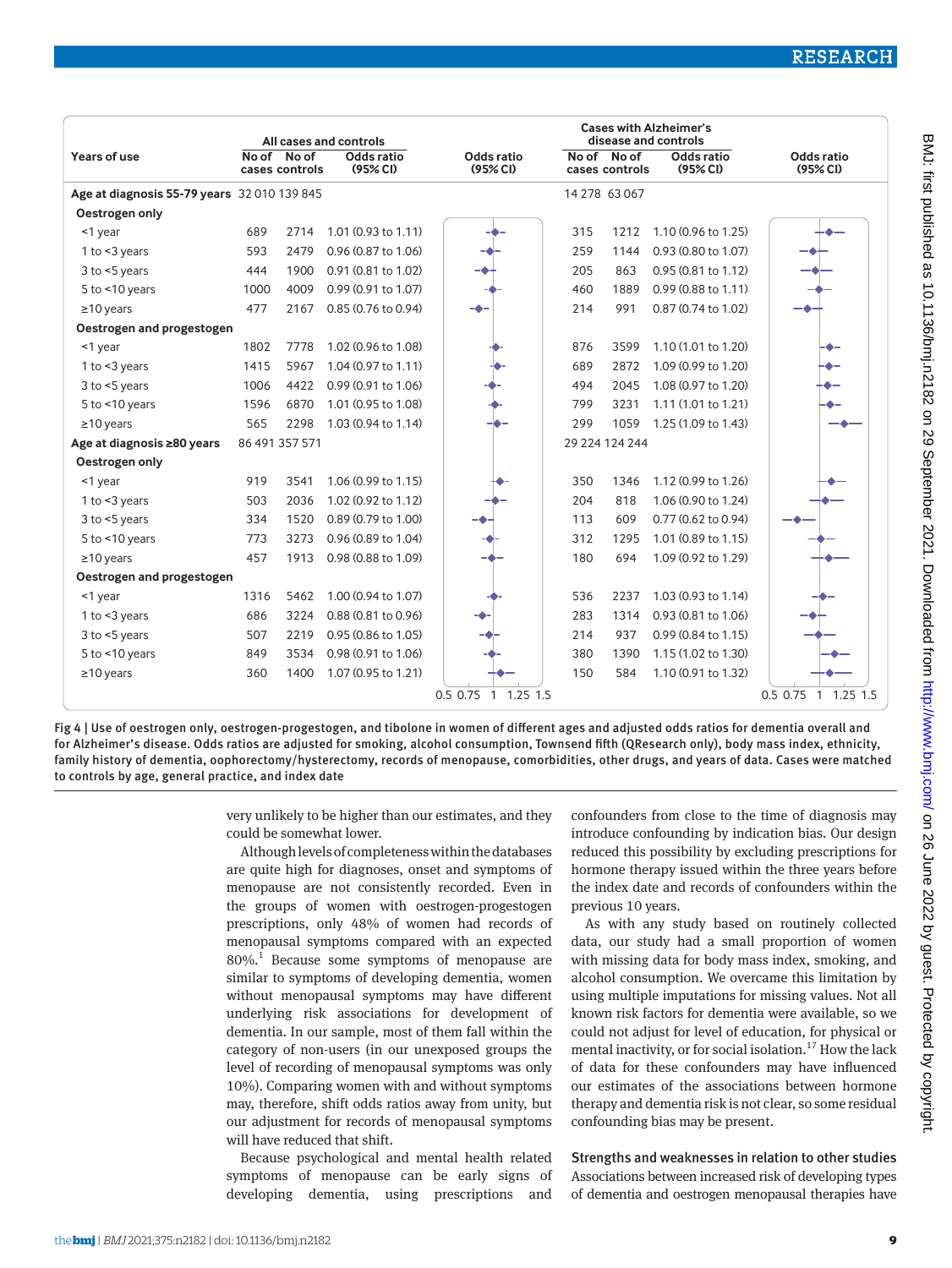been widely studied, but, despite broad agreement in many areas, all studies to date show various weaknesses in terms of coverage, data completeness, or methodological consistency. Risk of Alzheimer's disease associated with oestrogen menopausal therapy has, for example, has been reported as decreased in a recent meta-analysis of 21 studies (odds ratio 0.63, 0.58 to 0.80), but the included studies were small and heterogeneous in design, and none reported on use of progestogens.23 The largest trial, WHIMS, based on 40 dementia cases, showed an increased risk of developing dementia for oestrogen-progestogen treatments (hazard ratio 2.05, 1.21 to 3.48) but not for oestrogen-only treatments.5 6 Although broadly in line with our results, the WHIMS follow-up periods were considerably shorter (only 5.2 years for the oestrogen-only arm and 4 years for the oestrogen-progestogen arm) than we have achieved with the data available to our study, and the only hormonal types included were conjugated equine oestrogen and medroxyprogesterone. The WHIMS trial also investigated the effect of hormone therapy from the age of 65, but some of the included women had used hormonal therapy before entering (45% for the oestrogen-only arm and 22% for the oestrogenprogestogen arm). Although this information was used in the analysis, clarity about how this was done is lacking.

Two large observational studies, both focusing only on cases with Alzheimer's disease, have been based on data from the Finnish national registries.<sup>89</sup> The more recent of these highlighted increased risk associations both for oestrogen-only and oestrogen-progestogen therapies.<sup>9</sup> The number of cases included in the study was twice as large as ours  $(84739 \nu 43502)$ , but the period for which patient data were available was much shorter (1994-2013 *v* 1988-2020). The study also had some possibly important methodological weaknesses—all exposure up to the point of diagnosis was included, with no exclusion of any exposure records within a period immediately before diagnosis to avoid protopathic bias. Each case was matched to only one control, which is not adequate given the low prevalence of some exposures. Finally, menopausal symptoms and other important confounders relating to hormone therapy use, such as mental health problems and use of other drugs, were not used to adjust the study results. As confirmed by the estimates from our unadjusted analysis, this is likely to have produced higher odds ratios.

The earlier study, from a different Finnish team but based on the same data source, seems to have had a methodologically more sound study design. It included four controls per case, used linkages to hospital data for extracting information for confounding factors, and excluded data in the last five years before the index date.<sup>8</sup> However, this study had access to data over an even shorter time period, ending in 2011, two years earlier than the later study. $9$  The results for exposure for 10 years or more showed no associations with Alzheimer's disease (odds ratio 0.91 (0.84 to 0.99) for oestrogen-only and 1.05 (0.90 to 1.22) for oestrogenprogestogen). The study, however, showed increased

risks for shorter term exposures to oestrogen with or without progestogen. Our view is that the estimates of both this and the other study may have been affected by the relative lack of longer term historical data (before 1994), making the numbers for long term exposure quite small. In the first study, this probably led to some underascertainment of exposure in the model; in the second study, we suspect that methodological weaknesses may have affected the detailed results in unpredictable ways.

## Meaning of study: explanations and implications

Biological studies have suggested possible neuroprotective effects of oestrogen on the brain.<sup>12</sup> For long term exposure (≥10 years) in women younger than 80 at the time of diagnosis (adjusted odds ratio 0.85, 0.76 to 0.94), and to a lesser extent in the subgroup analysis relating to Alzheimer's disease (0.87, 0.74 to 1.02), the results from our main analysis also supported possible protective effects for oestrogenonly therapies. For women 80 years or older at the time of diagnosis, we found no such associations, probably because of the prevailing low rates of prescription at the time of their menopause and, perhaps, also because of a decrease in the number of oestrogen receptors with age. Also according to biological studies, progestogen administered with oestrogen may result in the opposite of a protective effect because it can counteract the effects of the oestrogen.<sup>12</sup> This would be consistent with our findings, which show an increase in risk of developing Alzheimer's disease risk for long term oestrogen-progestogen usage, particularly among younger women (1.25, 1.09 to 1.43).

This study has shown that women taking oestrogenonly therapies are not at greater risk of developing Alzheimer's disease and dementia overall, but that the risk of developing Alzheimer's disease is increased among women with long term exposure of more than five years to oestrogen-progestogen therapies. These associations do not prove any causal link, but risks of breast cancer are also associated with longer term hormone therapy use, so the results are in line with existing concerns in guidelines about long term exposures to combined hormone therapy treatments.<sup>24</sup>

## Conclusions

This large study of the general female population has used recently collected clinical and prescribing data and reports no overall risks of developing dementia associated with use of menopausal hormone therapy, consistent across types of treatment and durations, age categories, and times of therapy initiation. The study, however, did find associations with increased risk of developing Alzheimer's disease among long term users of oestrogen-progestogen therapies. The findings will be helpful to policy makers, doctors, and patients when making choices about hormone therapy.

This work used data provided by patients and collected by the NHS as part of their care and support. We acknowledge the contribution of EMIS practices who contribute to the QResearch database and EMIS Health and the Universities of Nottingham and Oxford for expertise in establishing, developing, and supporting the QResearch database. Access to the data was facilitated by the Public Health England (PHE)